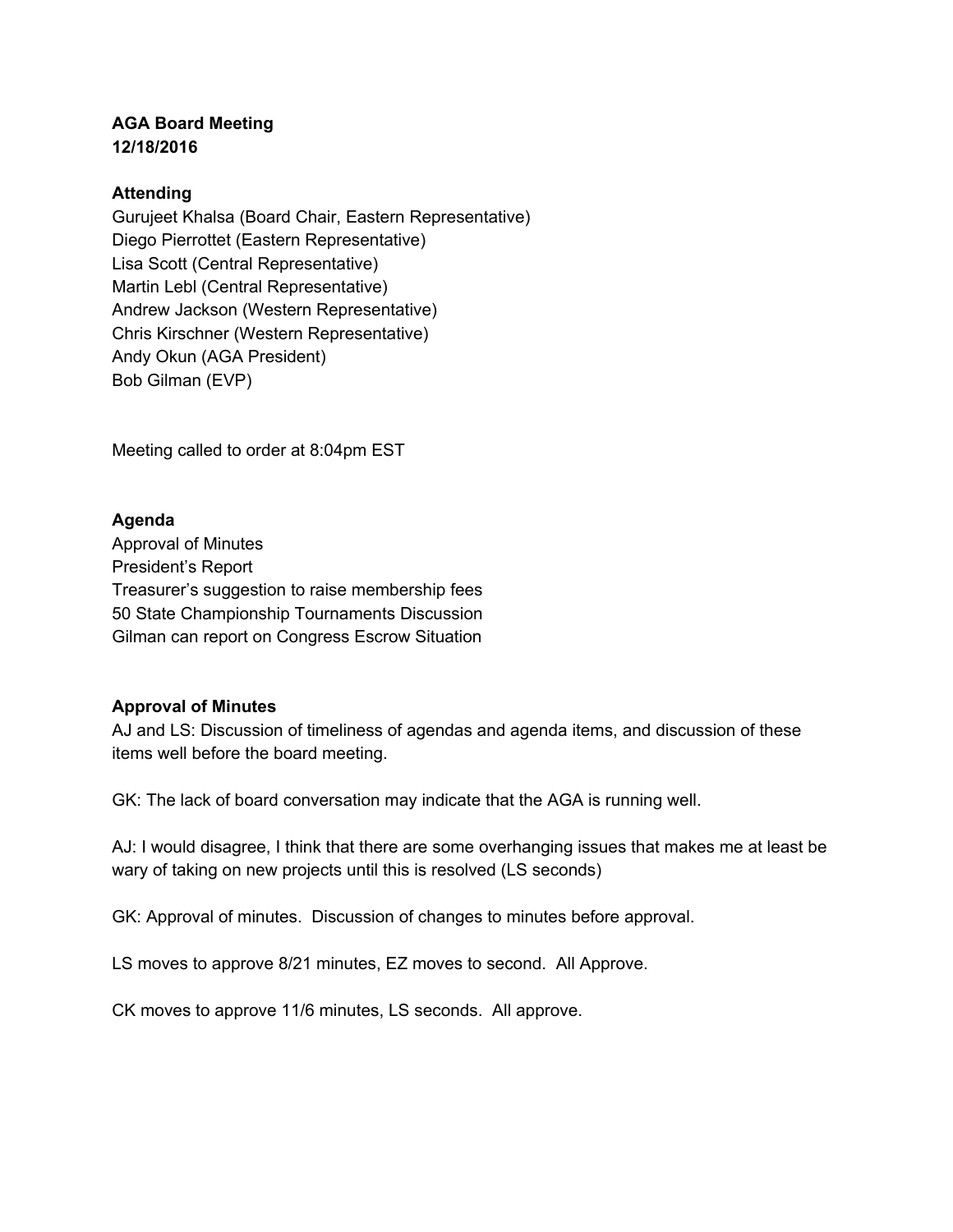### **President's Report**

AO: At the Pair Go Championship in Tokyo, the INAF Board Meet. The Nihon Ki-in had a change in leadership. The main matter of substance was the National Go Center. They asked for more information about financials, etc.

GK: The new information will be going out to the INAF Board tomorrow.

AO: Great. Also, our pairs acquitted themselves well.

AO: With internal issues, we have two openings that need to be filled as soon as we can. The first is Treasurer. We have found someone willing to help with the tax aspects of the position, but not someone willing to take on the day to day bookkeeping for the organization.

We also need a new Tournament Coordinator. We have people taking care of the necessary items as they come in, but we need a new person to take on the full position.

LS: Don't we need a secretary?

AO: We have a secretary in Peter Schumer, but not a recording secretary.

BG: It would be good to have a Tournament Coordinator with international experience, wouldn't it?

AO: Yes, that would be helpful, but more important is having someone experienced in playing and managing tournaments.

AO: The AGA Archive has also been moved to the Bay Area and David Doshay and Karoline Li are working as AGA Archivists.

CK: Karoline is an actual expert archivist, so she may have suggestions for how to best maintain the archive.

GK: We should invite her to come to some future meeting and let us know what she is doing and plans to do.

### **Membership Dues**

LS reads suggestion sent by Roy Schmidt to the board.

Diego? It may be a matter of restructuring Congress and membership fees.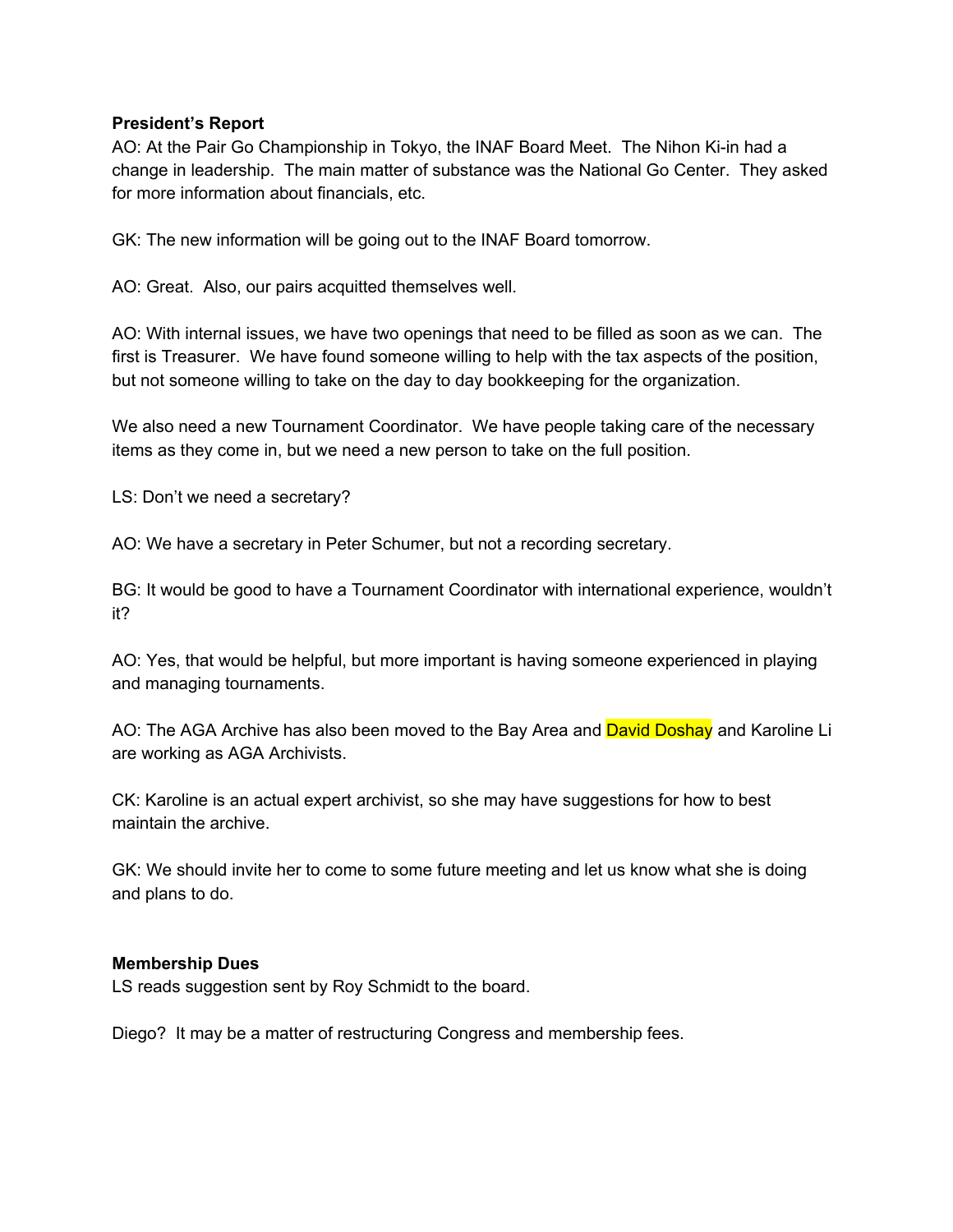GK: We are not in a financial position where we need to raise dues, so I would suggest not raising dues unless we need to. The comparisons are interesting, but not necessarily compelling.

CK: According to the minutes, this is absolutely relegated to the chapters.

LS: But us making the recommendation is how it would happen at the Chapter Assembly.

GK: So let's put aside whether or not we can make the change and discuss what we would like to recommend, if anything.

EZ: From my reading of the suggestion, it seems that the USCF is doing much more, so if there are things that we would like to do, then that is something to consider. I think that we are more limited by other things, such as staffing.

LS: Being limited by staffing is being limited by income.

GK: I think we need to decide on our vision and then decide on whether or not we should raise funds.

DP: I don't think we are strapped for cash, but I do think we should look at restructuring, for example in relation to the Congress.

BG: I think that it would be unfair to request more money from the number of members that we have who don't attend Congress and never play in a tournament.

AO: I think that people will bear a membership increase if we can tell them what it's for. They would go for the paid help idea if we have a good plan for it. I also agree that this is something that the Assembly would need to do. We can think about if there is something that we would like to do and make the recommendation by April.

AJ: As VP of Operations, I have been working with a number of high skilled volunteers, and it would be nice to be able to compensate them. When I lose volunteers, it is often because they find new high paying jobs, so we could no longer afford him. To be fair, we could also not afford him if we increased the rates slightly. However, we were able to make some nice connections.

LS: I think think that one main use of additional funds would be to support an issue that I've been proposing off and on for a few years: an assistant to handle the day to day things, especially for our very generous volunteer President and VPs, and be a point of contact for members.

AJ I think an Administrative Asst. to the President would be fantastic to make sure the basics are happening.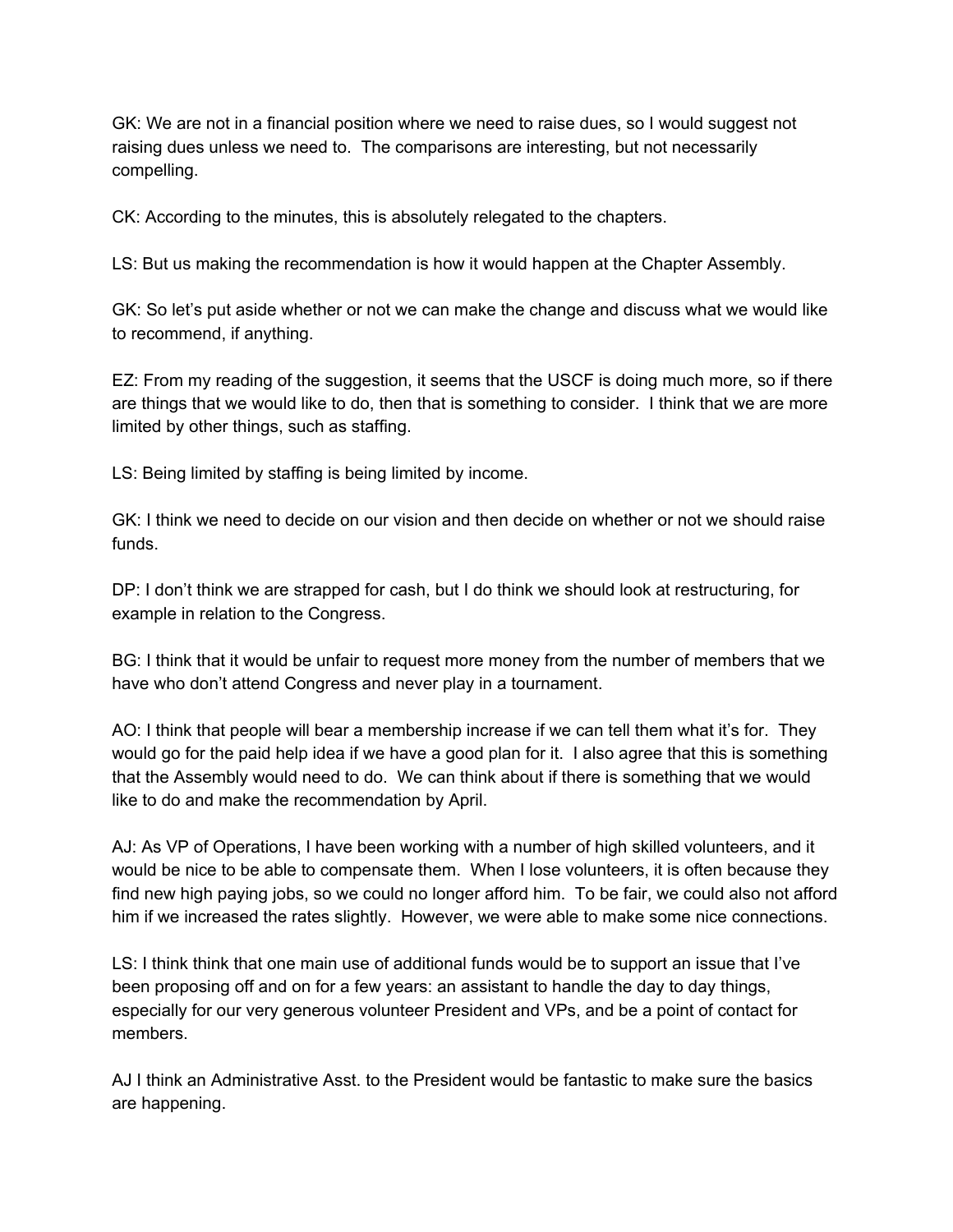BG: I'd like to comment that we have a deficiency in longer range budgeting and planning in the organization. We have tried to take care of this in the past, but have not been as effective as we would like. Perhaps we could form a committee who could do this long range planning, include vision and funding. I would be willing to serve on such a committee.

ML: Having a staff who would do the administrative stuff so that we have some consistency would be nice. However, I am not sure how much would be necessary to pay for this or if a dues increase would cover it.

LS: I think that having someone to do marketing and day to day matters (such as answering emails timely and making sure that the right people respond) and be a point of contact would help bring back members, since one of the main complaints from people who choose not to be AGA members is that they don't get any benefit and that we're not well organized.

EZ: I think that we also new a perspective on this. We used to look for go players, but you know schools are great at organizing parents to do things.

AO: We have had parents who have been very good volunteers in the past.

AO: Part of the issue with taking day to day work off of the President's plate is the problem of getting organized to the point where that is possible.

GK: I think that if we are going to have an administrative person, we need well-defined duties and management. I'm not opposed to the idea, but

LS: We've been similarly disorganized as long as I've been volunteering (roughly 6-8 years)

CK: It always seems more disorganized than it is.

CK: When you bring paid people in, it is not simply getting people to do work we don't have volunteers for, but a fundamental change in the structure of the organization. At the president's level, this happens either as the administrative assistant (who does as the president directs), or an executive director (who really does the day to day things). Both of these represent a substantial revision.

GK: If, for example, we want to get a marketing plan and pay someone to do that, then I'm for that. I'm not for just hiring someone without a vision or plan. I would support us getting professional advice and a marketing plan, which may lead to paying someone.

LS: To bring this to one of our other frequent issues, how can we grow if we do not have the administrative capability to handle it? If we get members but then they do not feel that they are receiving enough services, and we can't handle their requests, then they leave.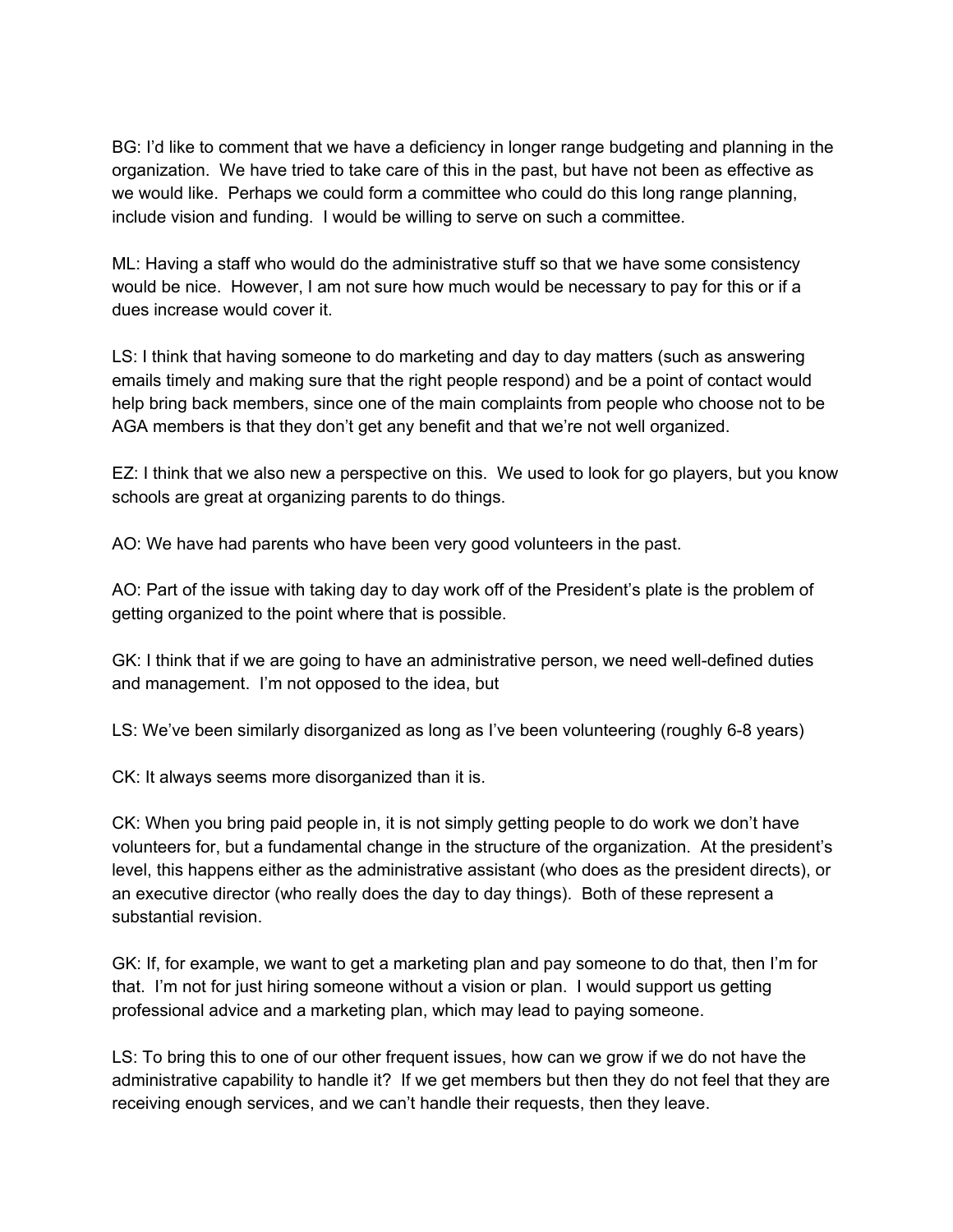## **Google Gift**

AJ: We still don't have a plan for what we're going to do with our generous gift from Google. It would be nice to have something set up so we can tell them. The AlphaGo event happened in March and the contract was signed over the summer. I would like to know the plan.

CK: I think that's a good point. We should have a plan.

LS: Does anyone have a plan?

AO: Yes, I have a plan, I have worked on it, and I will report back soon. **ACTION ITEM FOR AO**

DP: I think there are two things we're discussing, one is how to justify raising rates for more returns, and one is restructuring the weight of the cost and what it means to members. I think we need to discuss those rather than focusing on how we are spending the money.

GK: I would take away from this discussion that we are deficient in a few things: hiring a part time person, google gift, raising rates, a vision for how we want to go.

AO: Yes, and partly this comes from the fact the AGF and AGA are so separate. We have two organizations with different tools for one coherent vision. This makes it a little more difficult to have a coherent vision. We are reacting in a good way to thinking and discussing Roy's suggestion, but there are bigger picture issues that need to be worked out, and that make us different from Chess folks, for example.

BG: I think that this discussion is good inasmuch as it helps us improve our process.

CK: I'm going to suggest an idea of a motion here: **We should plan on having a meeting of the Board (and appropriate others) to create a Five-Year Plan and put it on the calendar. This would be an executive meeting, and that we should do it annually. We will put this issue on the agenda for the next meeting.** LS seconds.

GK: I'm in favor of the idea. I know we have made some efforts in the last few years. I would like the idea of finding a weekend when we could meet.

AO: The problem is purely a matter of what Congress week is like.

LS: I would like to at least attach it to a major tournament like the MD Open or the Cotsen, which people attend anyway.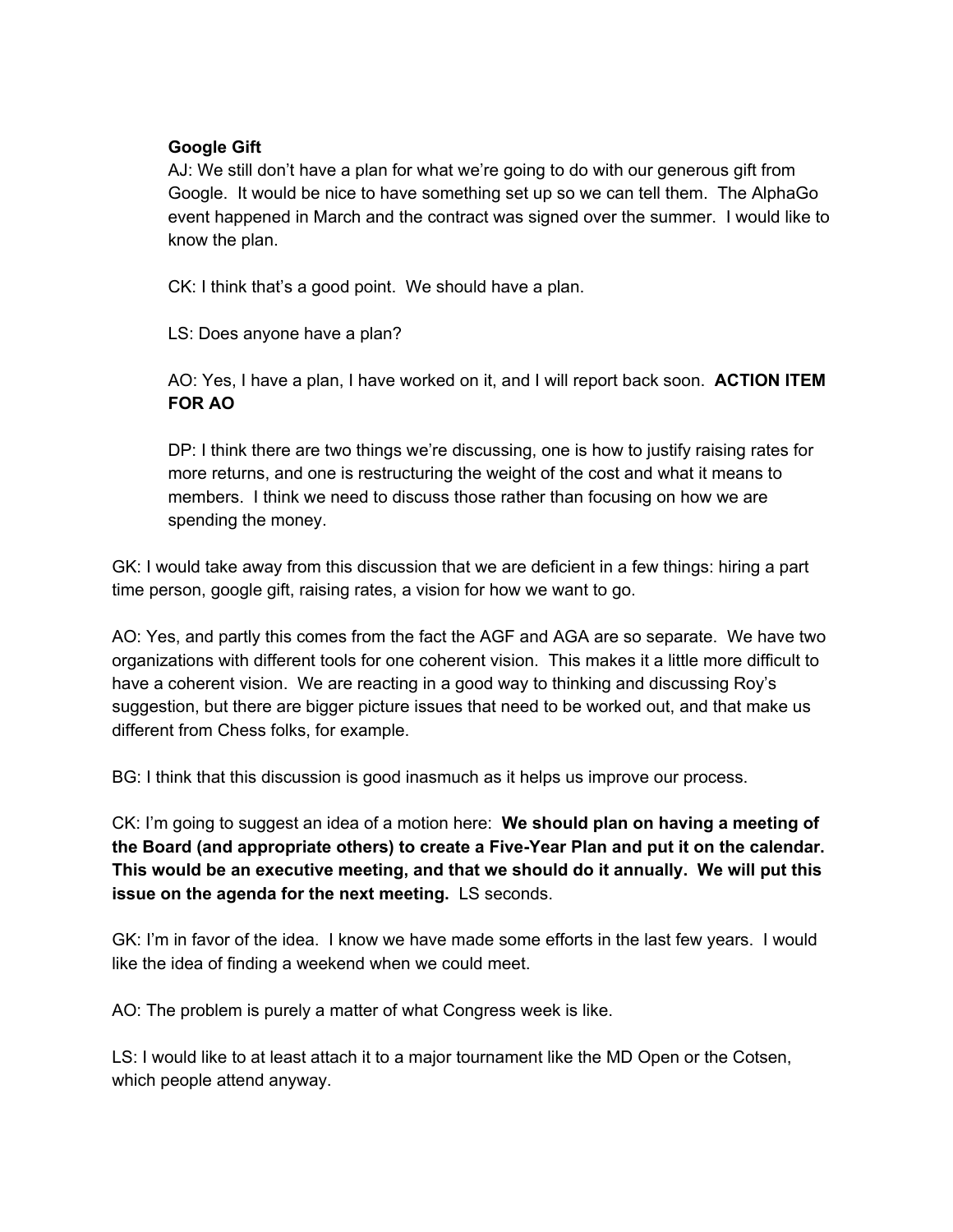AO: Yes, I agree. I can go anywhere.

GK: Before the next meeting, let's get the discussion going by email.

The Motion passes unanimously.

BG: I would suggest that our various VPs be asked to submit their needs and ideas for a meeting like this.

GK: I agree, but we can discuss this next month.

#### **50 State Championship Tournaments**

EZ: Chris K and I have been discussing this for the last month, and today I distributed a timetable for 2017. The first half of the year would be finalizing the framework, and then over the summer hold 5-7 state tournaments, and then 10-15 states holding tournaments during the second half of the year. We could also hold a 1 hour meeting during the Congress for training and questions. When I think of how many state cha

LS: I am curious about how you came up with the goal of 5-7 tournaments over the summer and 10-15 tournaments over the rest of the year, and if you have reached out to any state organizers in coming up with these numbers.

EZ: I haven't reached out to anyone yet, since we want to make sure to have things in place first, but I picked the first number because of the number of states that already have active organizations.

LS: Just looking at the timeline you sent out today, giving state organizers notice in April of a tournament may not be enough time for them to organize by the summer. This is particularly true for states that hold their major tournaments in the winter and spring already.

EZ: I think it may vary state to state, and that's fine. I see this more as a process, getting more organizers and volunteers involved, etc. It may take 1-2 years to reach 20 states and then a few more years to get all 50.

LS: I think we're not conservative enough

AO: I think the number we have may depend on how strict we are with requirements. If we have very loose requirements, then we may get a lot of states participating quickly.

GK: If we think about the tournaments that exist on the east coast (NJ Open, MD Open, a DC Cherry Blossom tournament). We are trying not to overlap and to space things out in the region. This would be more difficult if we had to account for more states in the area too.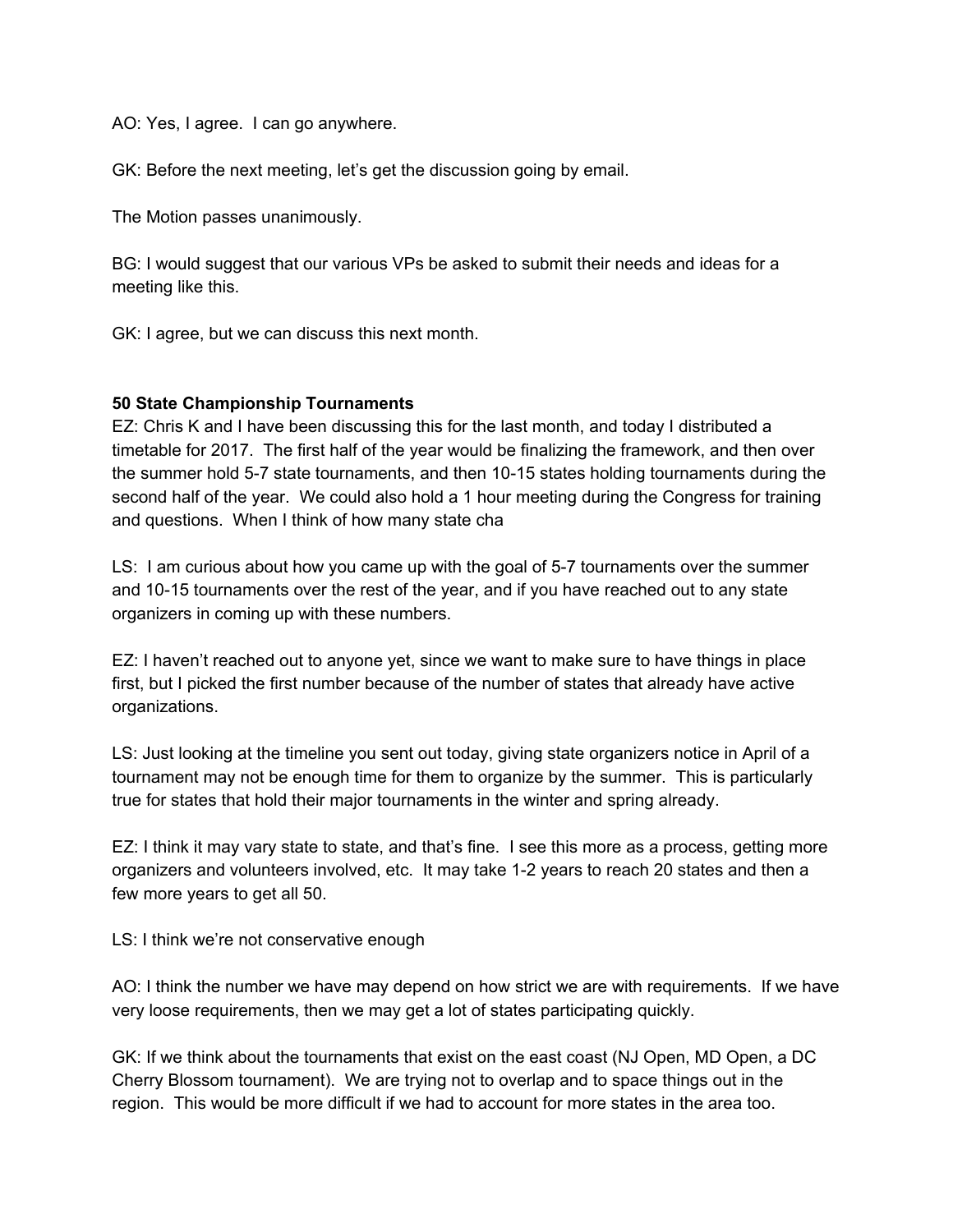CK: One of the things that we're considering is that the states could have quite a bit of power to engineer how these tournaments are run. They could use the existing tournaments to seed top players into a championship among the top players, with a separate championship.

LS: But that's a weekend when the top players won't be participating in the regional tournaments.

GK: I wouldn't want, after coordinating PA and MD, to find that VA had put their tournament in the middle and diminish those tournaments.

EZ: I think that you're right and scheduling may be an issue, and would require lots of collaboration with local directors. On the other hand, right now a lot of players would want more tournaments. I think these tournaments might also attract more players who haven't been active recently.

CK: These are mostly start-up problems. We expect to distribute a framework to chapter leaders by February, and they can then respond to that.

LS: I want to bring this to another related issue on the opposite end of the spectrum. Is there any place in the framework for states with smaller numbers of go players who want to have their championship in combined tournaments in other states.

EZ: We could have some centers for smaller states that could use other states platform.

LS: So, that's within the framework?

EZ: We thought about it, but is it in the framework?

CK: These are key issues, but these are state issues, and we should communicate with them.

LS: Yes, but this is going to be one of the first questions that they ask.

EZ: Quick response to Lisa's point that IL tournaments attract players from out of state

LS: What about those states in which only 1 strong player regularly comes to events, so if that strong player knows that he or she won't get any games against other strong players, he/she may choose not to attend the tournament. However, if they knew that they could play the strong players in (a) neighboring state(s), then they would be more likely to come out, and we wouldn't end up with a kyu-level state champion.